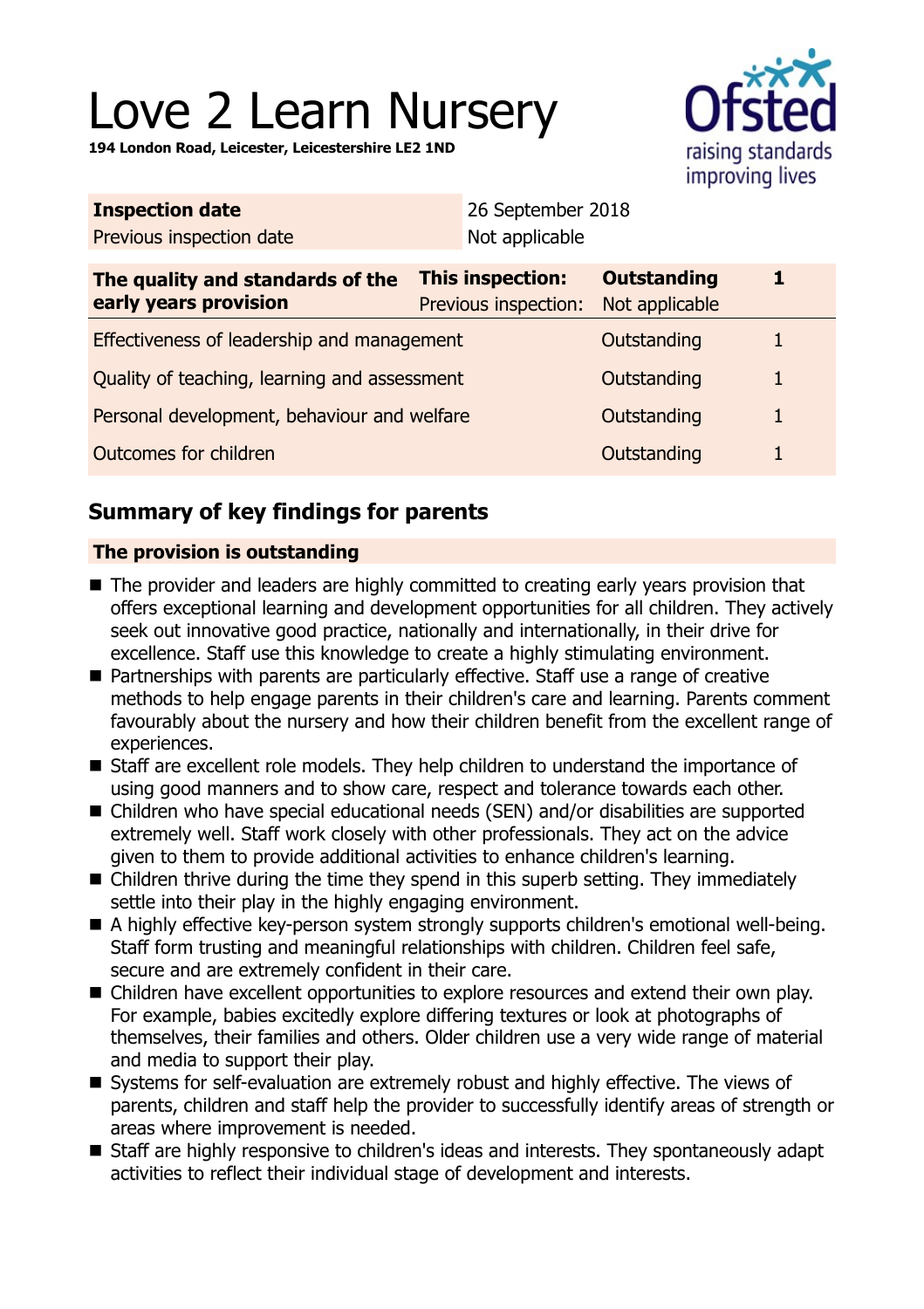## **What the setting needs to do to improve further**

#### **To further improve the quality of the early years provision the provider should:**

**n** review planning to build on the high level of innovative activities and resources to further deepen and enrich all children's learning.

#### **Inspection activities**

- The inspector observed the quality of teaching indoors and outdoors and assessed the impact this had on children's learning.
- $\blacksquare$  The inspector spoke with staff and children during the inspection and completed a joint observation with the nursery provider.
- $\blacksquare$  The inspector held a meeting with the nursery provider. He looked at relevant documentation and evidence of the suitability of staff working with children.
- $\blacksquare$  The inspector spoke to a selection of parents and took account of their views.

**Inspector** Peter Towner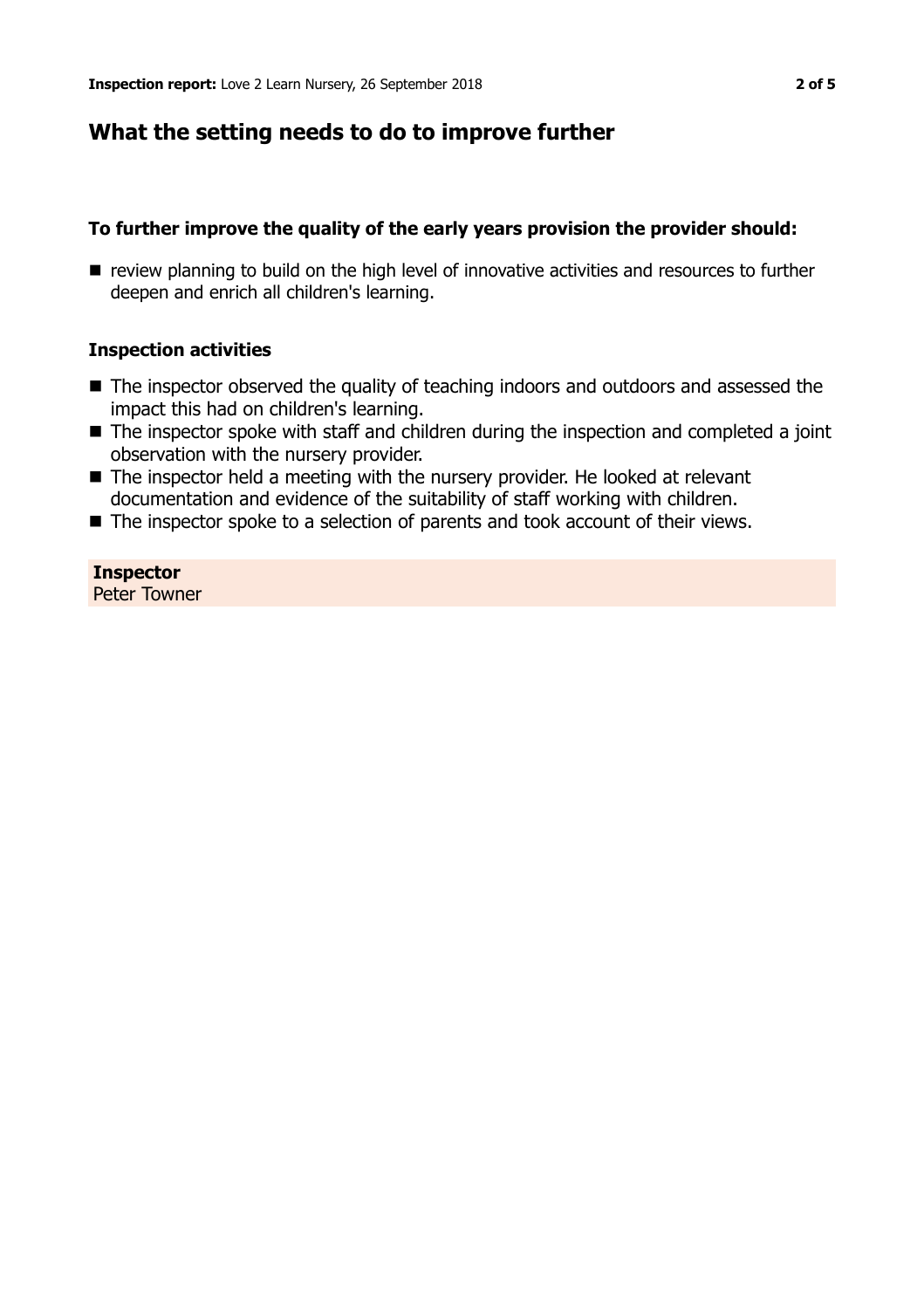# **Inspection findings**

## **Effectiveness of leadership and management is outstanding**

Safeguarding is effective. Staff are very well trained in child protection and first-aid procedures. They know to act promptly to keep children safe from harm. The provider implements rigorous recruitment and induction procedures. This means that staff have a full and confident understanding of their roles and responsibilities and are suitable to work with children. The provider helps to ensure that staff maintain an excellent standard of record keeping through audits and feedback. There is a highly effective monitoring system to check the progress of individual and groups of children. Details are regularly shared with room leaders who are accountable for children's excellent progress.

## **Quality of teaching, learning and assessment is outstanding**

Staff work extremely closely as a team. They complete precise assessments and carefully track children's development and regularly share children's progress with parents. Staff are eager to continuously build on the highly innovative experiences and resources that very successfully promote deep and rapid learning. This supports children to fully lead their own play and follow their own unique interests. Children have access to an abundance of natural resources and objects that help to inspire their sense of curiosity and desire to explore. This supports them particularly well to be active learners and creates opportunities for them to think for themselves. For example, during water play activities, children investigate why some objects sink and others keep returning to the surface. They have fun pouring water from one container to another experimenting with different sized pots and jugs.

## **Personal development, behaviour and welfare are outstanding**

Staff have created a homely and highly stimulating environment. This is specifically designed to meet children's individual needs and interests. Children are supported extremely well to develop their core muscle strength. They stand at many activities indoors and outdoors. Outside there are different types of materials to walk on, including concrete and wooden steps. Children climb down to the play areas that are cushioned with wood bark and explore how things work in the outdoor environment. Healthy and nutritious snacks are prepared by children in the pre-school room cutting and slicing fruit independently. Visits within the local community provide many opportunities for children to extend their curiosity when they experience train and bus journeys, visit museums and botanical gardens.

## **Outcomes for children are outstanding**

Children are extremely confident, self-assured and motivated to learn. They make significant progress in their development and are well prepared for their future learning. Children animatedly work things out for themselves. They keep on trying and solve their own problems. Children's early literacy skills are expertly promoted. They learn to link letters with the sounds they represent. Children learn physical movements that help to promote their early writing skills and have many opportunities to make marks. For example, they paint fences, crayon and write on clipboards. Children talk knowledgeably to staff about the marks they make.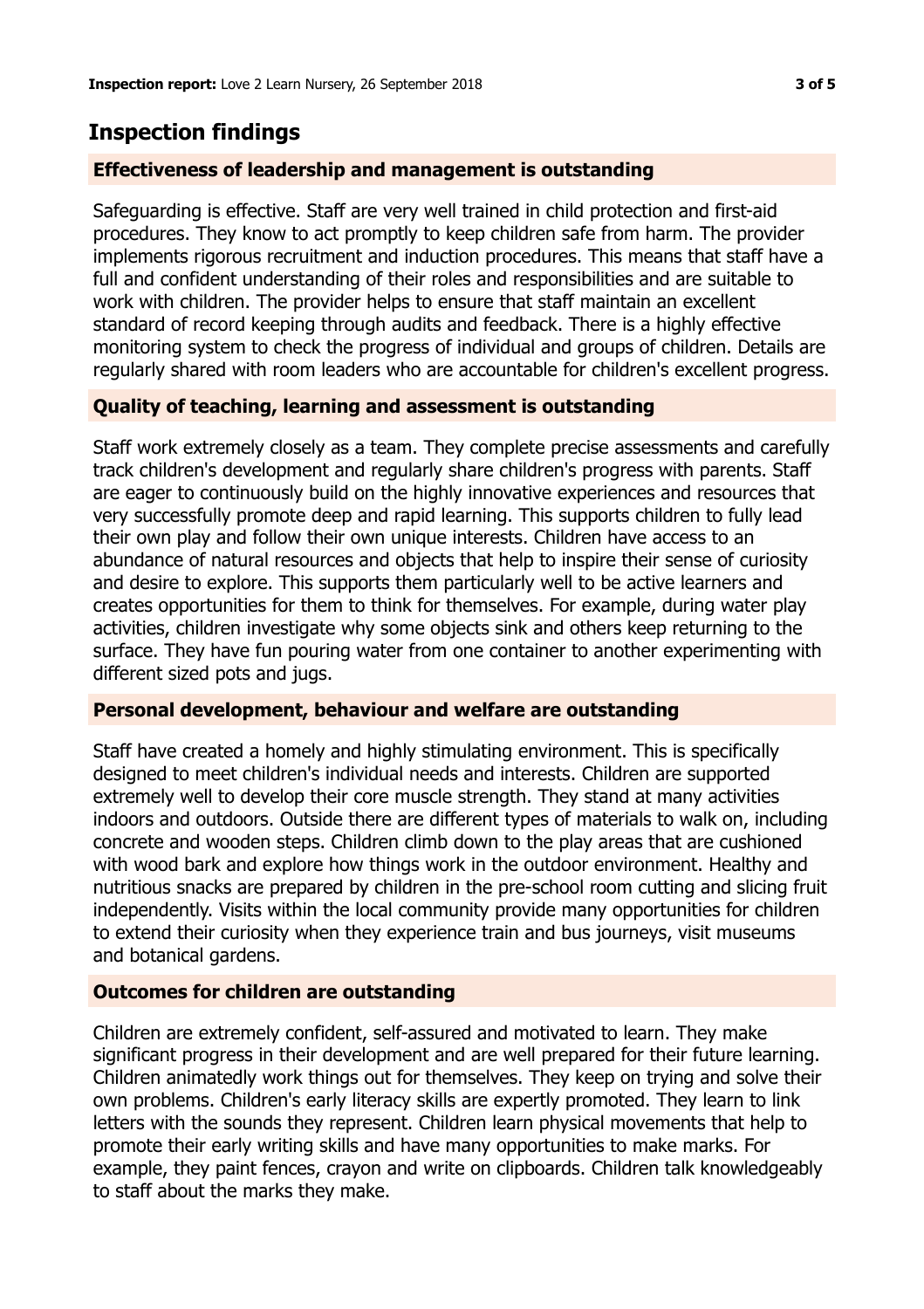## **Setting details**

| Unique reference number                      | EY538571                                                                             |  |
|----------------------------------------------|--------------------------------------------------------------------------------------|--|
| <b>Local authority</b>                       | Leicester                                                                            |  |
| <b>Inspection number</b>                     | 10077066                                                                             |  |
| <b>Type of provision</b>                     | Full day care                                                                        |  |
| <b>Registers</b>                             | Early Years Register, Compulsory Childcare<br>Register, Voluntary Childcare Register |  |
| Day care type                                | Childcare on non-domestic premises                                                   |  |
| Age range of children                        | $1 - 4$                                                                              |  |
| <b>Total number of places</b>                | 80                                                                                   |  |
| Number of children on roll                   | 52                                                                                   |  |
| Name of registered person                    | Kidaroo Child Care Limited                                                           |  |
| Registered person unique<br>reference number | RP522237                                                                             |  |
| Date of previous inspection                  | Not applicable                                                                       |  |
| <b>Telephone number</b>                      | 0116 255 8088                                                                        |  |

Love to Learn Nursery registered in 2017. The nursery employs 15 members of childcare staff. Of these, one holds an appropriate qualification at level 2, 11 at level 3, three at level 6 and the provider holds early years professional status. The nursery opens Monday to Friday all year round. Sessions are from 7.30 am until 6 pm. The nursery provides funded early education for two-, three- and four-year-old children.

This inspection was carried out by Ofsted under sections 49 and 50 of the Childcare Act 2006 on the quality and standards of provision that is registered on the Early Years Register. The registered person must ensure that this provision complies with the statutory framework for children's learning, development and care, known as the early years foundation stage.

Any complaints about the inspection or the report should be made following the procedures set out in the guidance Complaints procedure: raising concerns and making complaints about Ofsted, which is available from Ofsted's website: www.ofsted.gov.uk. If you would like Ofsted to send you a copy of the guidance, please telephone 0300 123 4234, or email [enquiries@ofsted.gov.uk.](mailto:enquiries@ofsted.gov.uk)